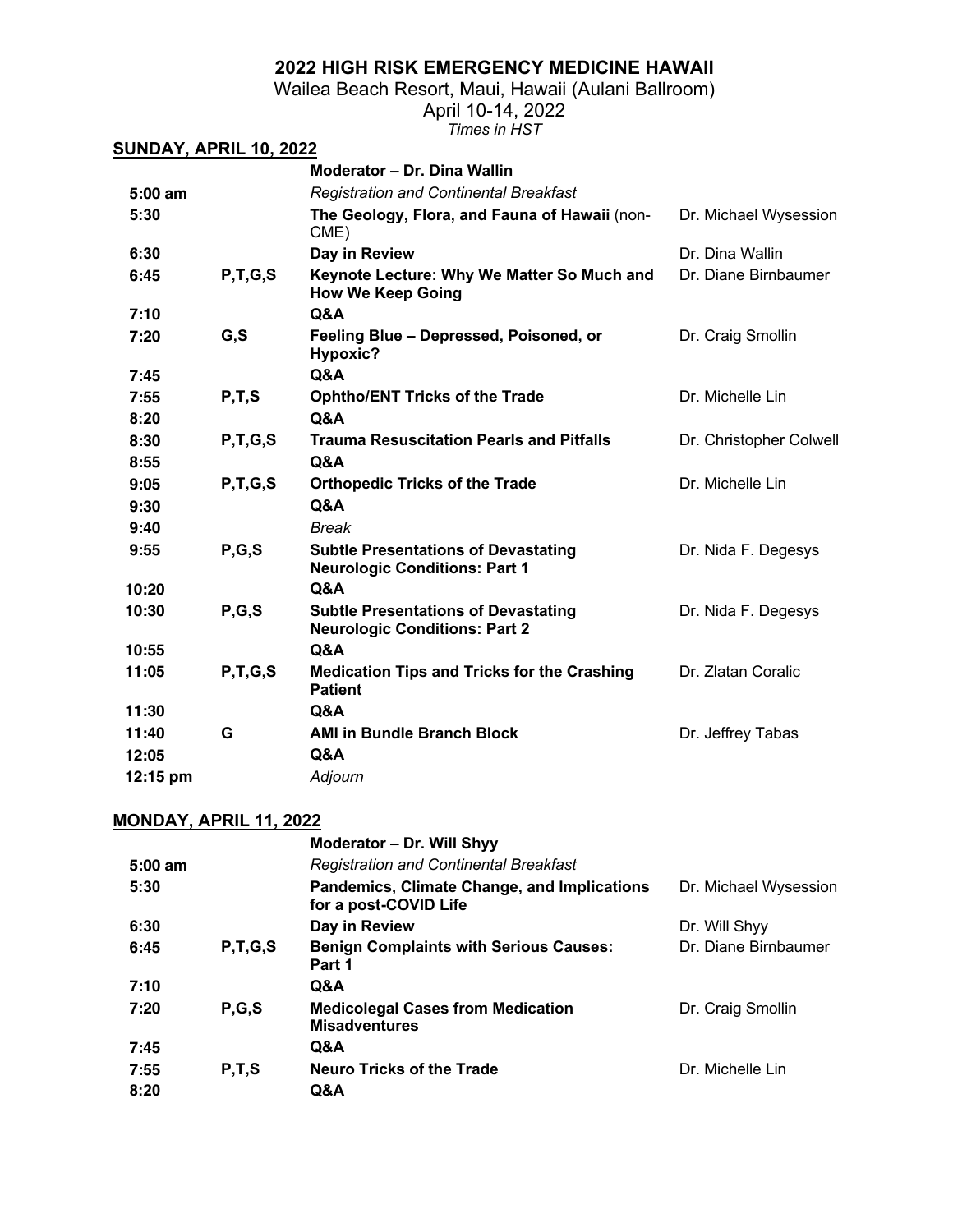Wailea Beach Resort, Maui, Hawaii (Aulani Ballroom)

April 10-14, 2022

|                    |            | Times in HST                                             |                         |
|--------------------|------------|----------------------------------------------------------|-------------------------|
| 8:30               | P,T        | <b>The Precipitous Delivery</b>                          | Dr. Christopher Colwell |
|                    |            | MONDAY, APRIL 11, 2022 (continued)                       |                         |
| 8:55               |            | Q&A                                                      |                         |
| 9:05               | P          | <b>Necrotizing Fasciitis</b>                             | Dr. Starr Knight        |
| 9:30               |            | Q&A                                                      |                         |
| 9:40               |            | Break                                                    |                         |
| 9:55               | P, T, G, S | <b>Difficult Airway Case Review: Part 1</b>              | Dr. Kayla Enriquez      |
| 10:20              |            | Q&A                                                      |                         |
| 10:30              | P, T, G, S | <b>Agitated Patients and Sedation</b>                    | Dr. Rosny Daniel        |
| 10:55              |            | Q&A                                                      |                         |
| 11:05              |            | Burn Baby Burn: Fever in the Very Young                  | Dr. Dina Wallin         |
| 11:30              |            | Q&A                                                      |                         |
| 11:40              | G, S       | Hypertension / Shmypertension: ED Pearls<br>and Pitfalls | Dr. Mimi Lu             |
| 12:05              |            | Q&A                                                      |                         |
| $12:15 \text{ pm}$ |            | Adjourn                                                  |                         |
|                    |            |                                                          |                         |

**6-7:30pm** *Meet the Faculty – Aloha Reception*

#### **TUESDAY, APRIL 12, 2022 –** *OPTIONAL WORKSHOPS*

*Additional fee and pre-registration required*

| $6:00$ am   |            | Virtual EKG Workshop Sign-in and Coffee (no breakfast provided)<br>(South Pacific Lanai)                                                                                                                        |
|-------------|------------|-----------------------------------------------------------------------------------------------------------------------------------------------------------------------------------------------------------------|
| 6:30-9:30   | G          | <b>Virtual EKG Workshop</b><br>Dr. Amal Mattu                                                                                                                                                                   |
|             |            | (Mauna Loa Room)<br>Virtual EKG Workshop Director - Dr. Jeffrey Tabas<br>On-site, interactive, moderated event for attendees receiving pearls of<br>EKG wisdom from a live-streamed Dr. Mattu in all his glory. |
| $6:30$ am   |            | Ultrasound Workshop Sign-in and Coffee (no breakfast provided)<br>(South Pacific Lanai)                                                                                                                         |
|             |            | <b>Ultrasound Workshops</b><br>(Ilima-Vanda Rooms)<br>Workshop Directors – Drs. Elizabeth Kwan, William Shyy, Starr Knight                                                                                      |
| 7:00-8:30   | P, T, G, S | <b>US-guided Nerve Blocks</b>                                                                                                                                                                                   |
| 9:00-10:30  | T,G        | <b>Diagnostic US for Hypotension</b>                                                                                                                                                                            |
| 11:00-12:30 | T,G        | <b>Diagnostic US for Hypotension</b>                                                                                                                                                                            |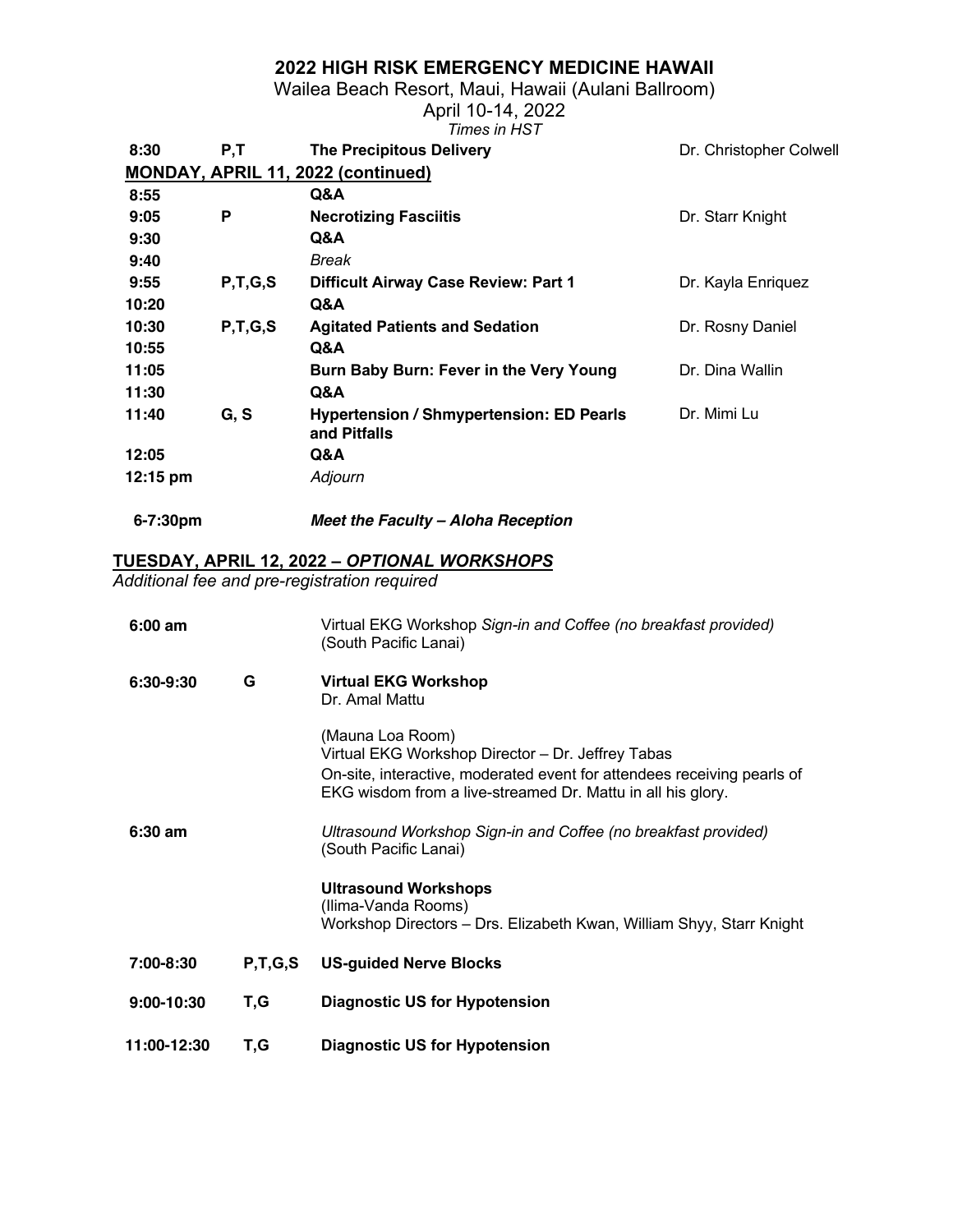Wailea Beach Resort, Maui, Hawaii (Aulani Ballroom)

April 10-14, 2022

*Times in HST*

| <u>WEDNESDAY, APRIL 13, 2022</u> |                          |                                                                                         |                                        |
|----------------------------------|--------------------------|-----------------------------------------------------------------------------------------|----------------------------------------|
|                                  |                          | Moderator - Dr. Elizabeth Kwan                                                          |                                        |
| $5:00$ am                        |                          | <b>Registration and Continental Breakfast</b>                                           |                                        |
| 5:30                             |                          | <b>Health Effects of Fossil Fuel Harvesting and</b><br><b>Use</b>                       | Dr. Michael Wysession                  |
| 6:30                             |                          | Day in Review                                                                           | Dr. Elizabeth Kwan                     |
| 6:45                             | P, T, G, S               | <b>Benign Complaints with Serious Causes:</b><br>Part 2                                 | Dr. Diane Birnbaumer                   |
| 7:10                             |                          | Q&A                                                                                     |                                        |
| 7:20                             | T,G,S                    | Stiff, Febrile, and Altered - Beyond Meningitis                                         | Dr. Craig Smollin                      |
| 7:45                             |                          | Q&A                                                                                     |                                        |
| 7:55                             | T,G                      | <b>Approach to the Critically III Infant</b>                                            | Dr. Carol Chen                         |
| 8:20                             |                          | Q&A                                                                                     |                                        |
| 8:30                             | T,G                      | <b>Medical Clearance of the Psychiatric Patient</b>                                     | Dr. Christopher Colwell                |
| 8:55                             |                          | Q&A                                                                                     |                                        |
| 9:05                             | G, S                     | <b>Atrial Fibrillation: ED Cardioversion and</b><br>Anticoagulation                     | Dr. Jeffrey Tabas                      |
| 9:30                             |                          | Q&A                                                                                     |                                        |
| 9:40                             |                          | <b>Break</b>                                                                            |                                        |
| 9:55                             | P, T, G, S               | <b>Medication Tips and Tricks to Keep Your</b><br><b>Patient from Needing Admission</b> | Dr. Zlatan Coralic                     |
| 10:20                            |                          | <b>Q&amp;A</b>                                                                          |                                        |
| 10:30                            | P, T, G, S               | <b>Recognizing and Managing Patient and</b><br><b>Provider Bias and Racism</b>          | Dr. Rosny Daniel                       |
| 10:55                            |                          | Q&A                                                                                     |                                        |
| 11:05                            | P, T                     | 28. Car Crashes and Kids - Common Trauma<br><b>Conundrums</b>                           | Dr. Dina Wallin                        |
| 11:30                            |                          | Q&A                                                                                     |                                        |
| 11:40                            | P, T, G, S               | <b>Falls in the Elderly</b>                                                             | Dr. Nida F. Degesys                    |
| 12:05                            |                          | Q&A                                                                                     |                                        |
| 12:15 pm                         |                          | Adjourn                                                                                 |                                        |
|                                  | THURSDAY, APRIL 14, 2022 |                                                                                         |                                        |
|                                  |                          | Moderator – Dr. Carol Chen                                                              |                                        |
| 5:00 am                          |                          | <b>Registration and Continental Breakfast</b>                                           |                                        |
| 5:30                             |                          | 10 Ways the Earth Will Kill You                                                         | Dr. Michael Wysession                  |
| 6:30                             |                          | Day in Review                                                                           | Dr. Carol Chen<br>Dr. Diane Birnbaumer |
| 6:45                             | P, T, G, S               | <b>Strategies to Ensure Effective Clinician</b><br><b>Decision Making</b>               |                                        |
| 7:10                             |                          | Q&A                                                                                     |                                        |
| 7:20                             |                          | What Drugs Are Your Kids Using? - Street<br><b>Drug Update</b>                          | Dr. Craig Smollin                      |
| 7:45                             |                          | Q&A                                                                                     |                                        |
| 7:55<br>8:20                     | т                        | Use or Abuse? Can't Miss Pediatric Injuries<br>Q&A                                      | Dr. Mimi Lu                            |
| 8:30                             | T,P                      | Trauma Literature Update 2022                                                           | Dr. Christopher Colwell                |